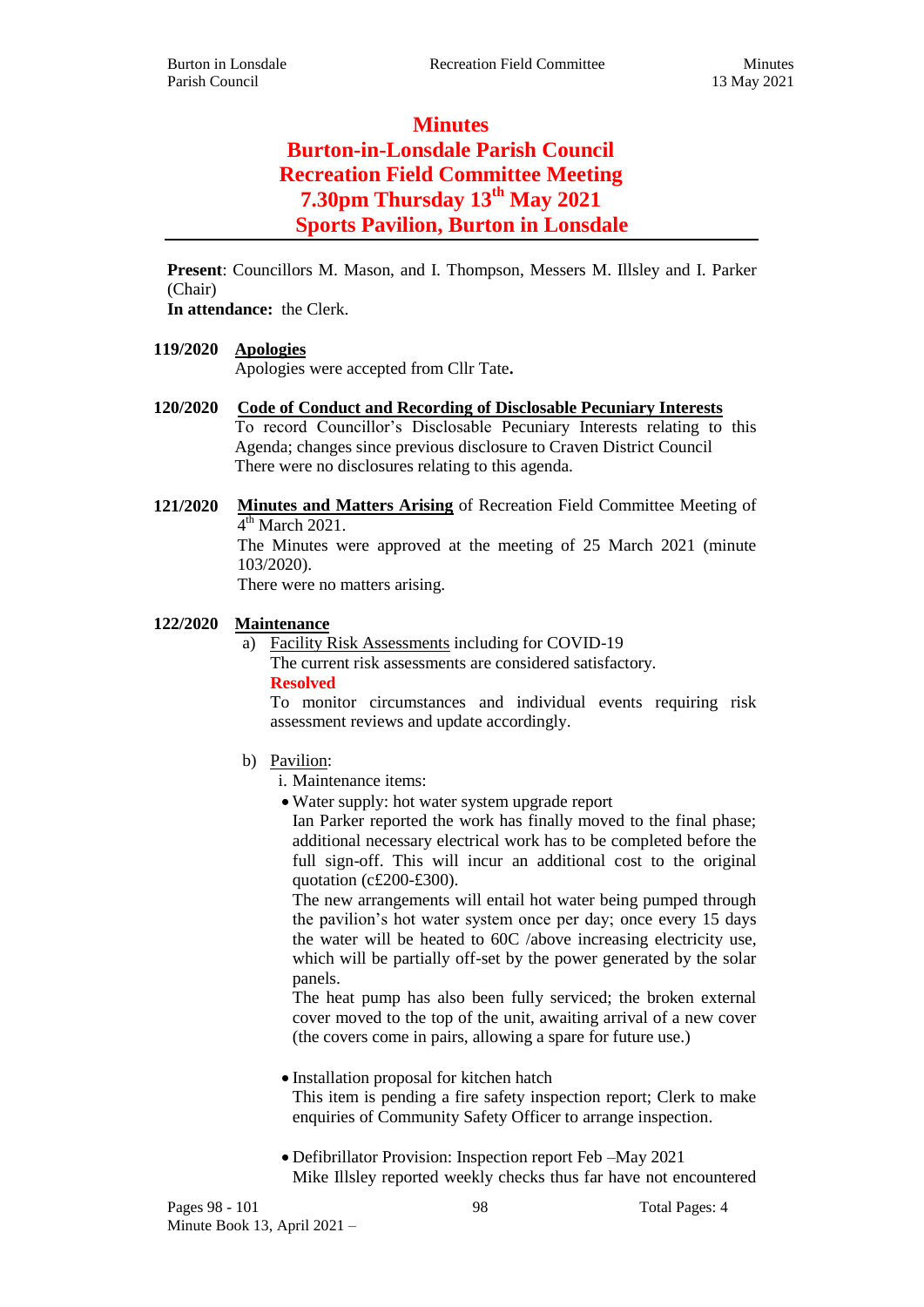any problems. Cllr Mason advised the only set of spare pads is kept with the defibrillator. The pads are due to be replaced April 2022; **Resolved**

Clerk to order replacements January 2022.

#### ii. External storage: proposals for users' equipment

Cllr. Thompson reported drawings have not yet been done, awaiting review of options available. An extension will require planning permission. District Council Planning requires any extension to an original building to look sufficiently different from the original building to ensure an extension is recognised as such. A 'lean-to' style roof is likely to be cheaper than a roof similar in style to the original 'A' frame.

There are several options for a door; an up-and-over style is favoured over conventional side hinged door(s).

**Resolved**

Cllr Thompson to produce drawings and obtain prices for the options above.

c) Recreation Field

i.Inspection & maintenance reports:

Play Area, Outdoor Gym, Bike Track

Cllr. Thompson reported visual inspections have been done on a regular basis; some minor repairs have been done to the bike track surface. The annual safety inspection is due in August.

ii.Field drainage: further works

Cllr. Thompson reported some additional work was done to work done earlier this year; its effectiveness will be checked later, after a period of rain (April was too dry to judge effectiveness). Further work may be required at the east end of the Field.

#### iii. Stone wall boundary adj. to road: repairs.

Cllr. Thompson reported two sections of wall have been re-built; surplus filler stones are outside the wall, on the grass verge.

iv.Car Park: surface & edging works report; fence between play area and car park.

Cllr. Thompson suggested a single length of recycled plastic fencing on the east side of the car park.

#### **Resolved**

Clerk to obtain prices for materials and installation.

Once the fencing has been completed, the concrete 'kerbs' to edge the tarmac, additional stone chippings and wood edgings near the trees will be done.

Mike Illsley reported the new recycled plastic picnic table was delivered at the end of March; he assembled and installed it in the Play Area; it has proved very successful.

#### **123/2020 Multi Use Games Area**

a) Management of MUGA after lease expires June 2021

Cllr. Thompson explained that once the lease expires the MUGA will become a Parish Council asset; Ian Parker explained the Burton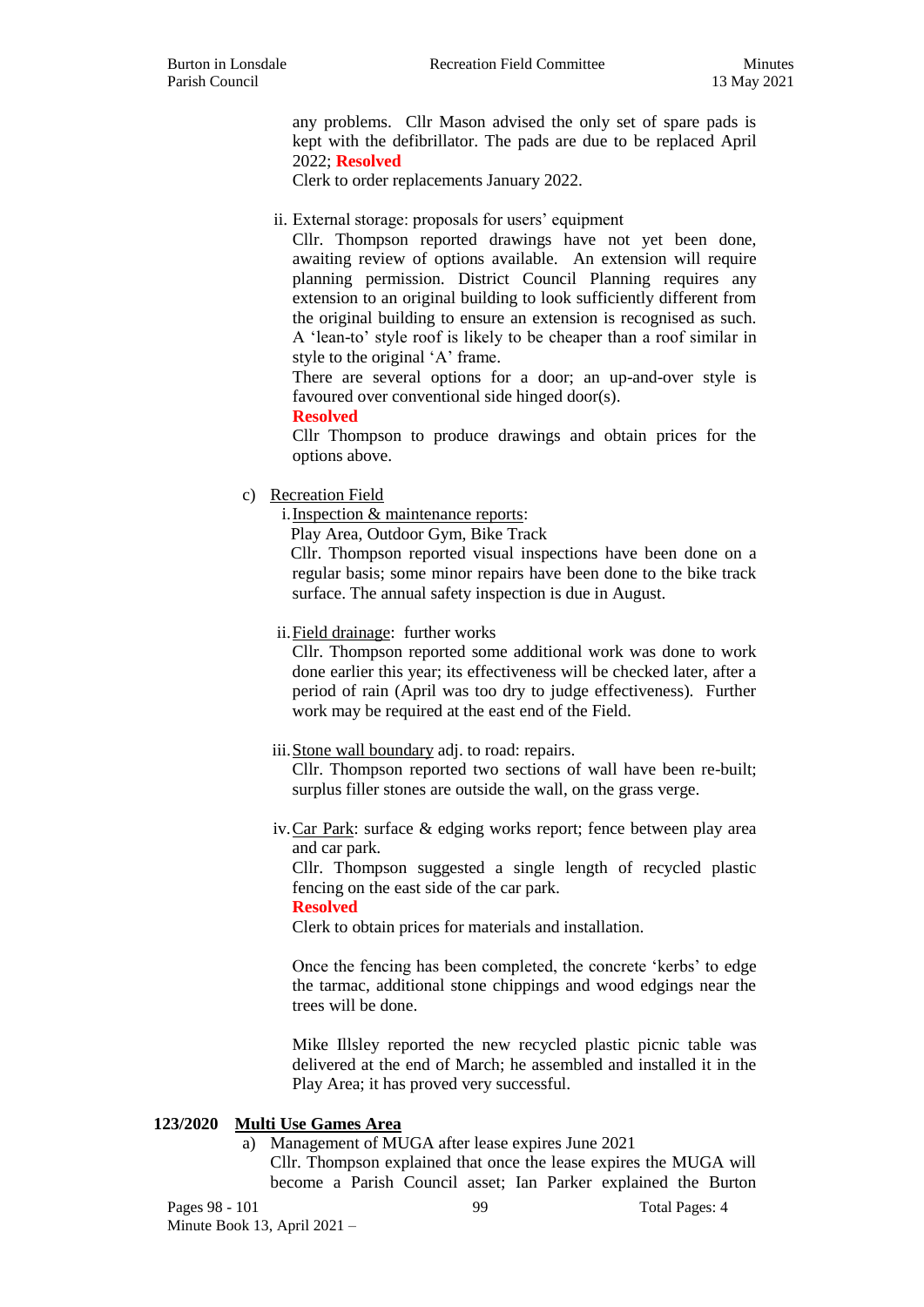Community Sports Association charity will continue; volunteers will continue to work on MUGA day-to-day matters (e.g. light maintenance). One major change: the MUGA area will come under the Parish Council's insurance re public liability. Income from lighting token sales and bookings will contribute to day-to-day running costs. The facility is free to use on a 'turn up and play' basis; if a group wishes to ensure a regular time slot it would be invited to book through the Clerk; fee to be decided by the Parish Council. Regular bookings would be shown on the Notice Board at the MUGA. **Resolved**

The above information to be presented to Full Council on  $27<sup>th</sup>$  May for approval.

#### b) Replacement boarding: progress report

Ian Parker reported it is now possible to proceed with remaining board replacements; an estimated 40 – 50 hours work remains.

c) Play surface: maintenance work, including drainage

Mike Illsley reported some work has been done, sweeping off surface mud; however, recent rain has seen the re-appearance of surface mud, rendering the surface un-usable. Urgent drainage work required before embarking on playing surface replacement.

Cllr. Thompson reported there may be a grant available up to 75% of the cost of the replacement surface (total £30,000, of which the Parish Council would have to pay approximately £7,500). Burton Community Sports would also make a contribution (unspecified amount) towards the net cost, therefore reducing the £7,500 cost to the Parish Council. **Resolved**

To progress drainage works around the MUGA area before embarking on play surface replacement. M. Illsley and Cllr Thompson to report to next meeting.

d) Electricity meter readings for Parish Council The meter readings are taken once a month, for supplier's billing. It was noted usage will increase once the new hot water system is

## **124/2020 Bookings and Facility Finance**

commissioned.

a) Financial report incl. bookings March 2021 to present The Clerk reported regular bookings from both Lonsdale Archers and Terriers JFC since the beginning of April. Terriers JFC will finish by end June, and re-commence August/September. The decision to hold the Village Cricket match is yet to be taken,

pending government COVID guidance for July.

- b) COVID grants received April 2020 April 2021 The Parish Council has received £28,000 in COVID support grants, thanks to Cllr. Thompson's prompt applications. This money can be spent on what is necessary for the Recreation Field to properly function.
- c) Terriers JFC: proposed formal agreement re bookings Cllr. Thompson explained a formal memorandum of understanding will be drawn up once Terriers JFC's requests are confirmed and agreed by both the Parish Council and Terriers JFC.